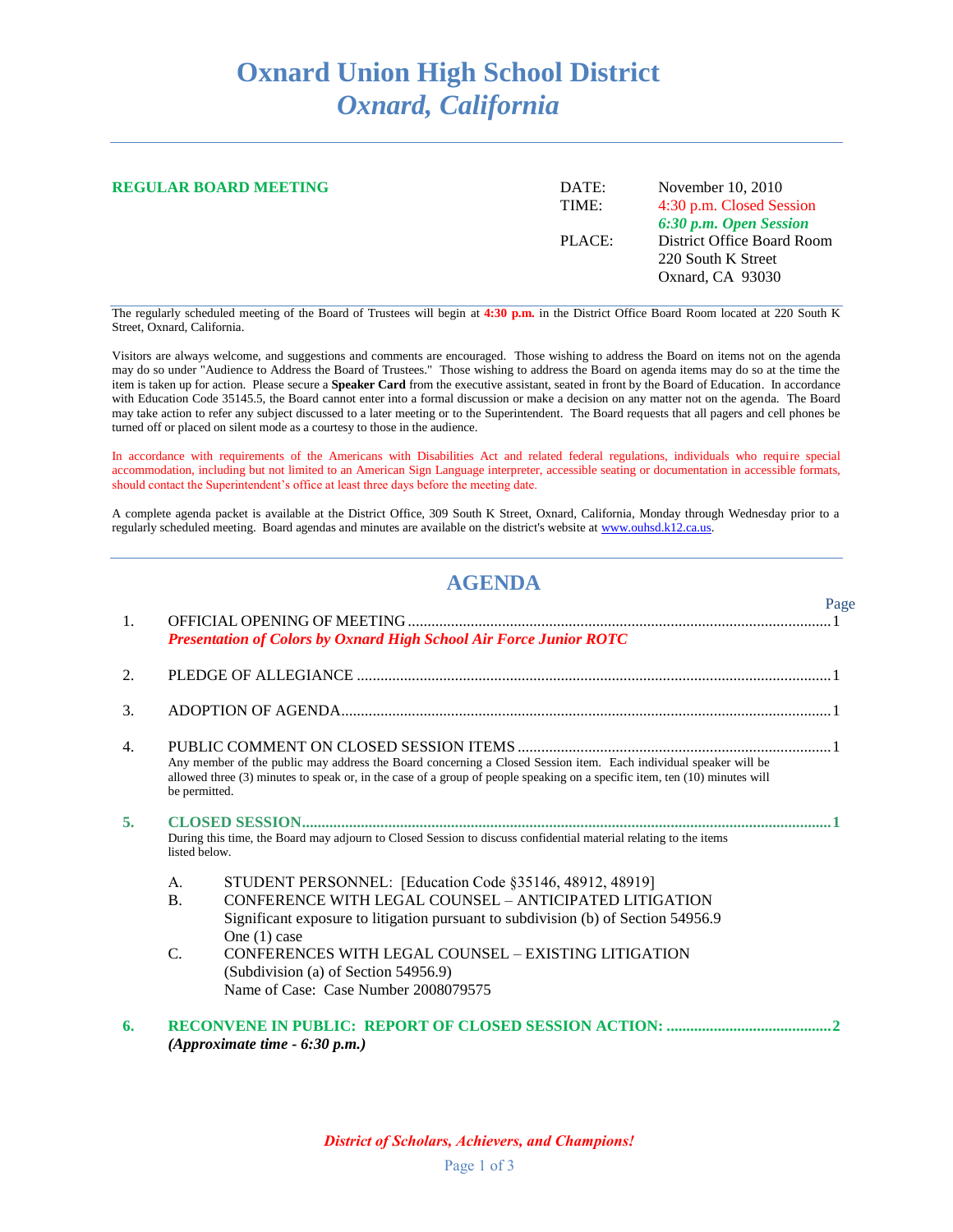|            | November 10, 2010 |                                                                                                                                                                                                                                                                                                                                                                                                                                                                                                                                                                                                                                                                                                                                  |      |
|------------|-------------------|----------------------------------------------------------------------------------------------------------------------------------------------------------------------------------------------------------------------------------------------------------------------------------------------------------------------------------------------------------------------------------------------------------------------------------------------------------------------------------------------------------------------------------------------------------------------------------------------------------------------------------------------------------------------------------------------------------------------------------|------|
|            |                   |                                                                                                                                                                                                                                                                                                                                                                                                                                                                                                                                                                                                                                                                                                                                  | Page |
| 7.         |                   | Those persons wishing to address the Board may do so at this time by completing a Speaker Card. All comments are to be<br>directed to the Board President. If you are talking for yourself, you have three (3) minutes to complete your comments. If<br>you are a speaking for a group, you have ten (10) minutes to complete your comments and no other member of the group<br>you represent can speak for the group. To speak to the Board President, each speaker must secure a Speaker Card from the<br>executive assistant, seated in front by the Board of Education. Please refer to the complete text of Oxnard Union High<br>School District Board Policy 910: Procedures for Communicating with the Board of Trustees. |      |
| 8.         |                   |                                                                                                                                                                                                                                                                                                                                                                                                                                                                                                                                                                                                                                                                                                                                  |      |
|            | А.                | Board Recognition: District Employees of the Year - Paraeducator, Classified, and                                                                                                                                                                                                                                                                                                                                                                                                                                                                                                                                                                                                                                                |      |
|            |                   |                                                                                                                                                                                                                                                                                                                                                                                                                                                                                                                                                                                                                                                                                                                                  |      |
|            | <b>B.</b>         |                                                                                                                                                                                                                                                                                                                                                                                                                                                                                                                                                                                                                                                                                                                                  |      |
|            | C.                |                                                                                                                                                                                                                                                                                                                                                                                                                                                                                                                                                                                                                                                                                                                                  |      |
|            | D.                |                                                                                                                                                                                                                                                                                                                                                                                                                                                                                                                                                                                                                                                                                                                                  |      |
|            | Ε.                |                                                                                                                                                                                                                                                                                                                                                                                                                                                                                                                                                                                                                                                                                                                                  |      |
|            | F.                |                                                                                                                                                                                                                                                                                                                                                                                                                                                                                                                                                                                                                                                                                                                                  |      |
|            |                   |                                                                                                                                                                                                                                                                                                                                                                                                                                                                                                                                                                                                                                                                                                                                  |      |
| 9.         |                   | <b>CONSENT CALENDAR:</b>                                                                                                                                                                                                                                                                                                                                                                                                                                                                                                                                                                                                                                                                                                         |      |
|            | А.                | Consideration of Approval of Student Expulsion by Voluntary Agreement of the School<br>Principal, the Student, and the Students' Parent/Guardian, as per Board Policy 5144,                                                                                                                                                                                                                                                                                                                                                                                                                                                                                                                                                      |      |
|            | <b>B.</b>         | Consideration of Student Expulsion by Recommendation of the Administrative Panel 3                                                                                                                                                                                                                                                                                                                                                                                                                                                                                                                                                                                                                                               |      |
|            | C.                | Consideration of Approval of Non-Public School Placement for Student Case Number<br>Fifteen to Seventeen, 10-11, According to the Recommendation of the Student's IEP                                                                                                                                                                                                                                                                                                                                                                                                                                                                                                                                                            |      |
|            | D.                |                                                                                                                                                                                                                                                                                                                                                                                                                                                                                                                                                                                                                                                                                                                                  |      |
|            | Ε.                |                                                                                                                                                                                                                                                                                                                                                                                                                                                                                                                                                                                                                                                                                                                                  |      |
|            | F.                | Consideration of Approval of Change Order #4 Submitted for Woodshop Addition at                                                                                                                                                                                                                                                                                                                                                                                                                                                                                                                                                                                                                                                  |      |
|            | G.                | Consideration to Reject all Bids for the Caretakers Residence Project at Oxnard High                                                                                                                                                                                                                                                                                                                                                                                                                                                                                                                                                                                                                                             |      |
|            | H.                | Consideration of Approval of Agreements with Me-N-Eds Pizzeria, The Lube Shop and<br>PETCO for Vocational Training of Special Education Students for the 2010-11                                                                                                                                                                                                                                                                                                                                                                                                                                                                                                                                                                 |      |
|            | I.                | Consideration of Approval of Purchase Orders and Direct Pays, October 14 – November                                                                                                                                                                                                                                                                                                                                                                                                                                                                                                                                                                                                                                              |      |
|            | J.                | Consideration of Approval to Dispose of Surplus Property, October 14 - November 10,                                                                                                                                                                                                                                                                                                                                                                                                                                                                                                                                                                                                                                              |      |
|            | K.                |                                                                                                                                                                                                                                                                                                                                                                                                                                                                                                                                                                                                                                                                                                                                  |      |
| <b>10.</b> |                   | <b>ACTION ITEMS</b>                                                                                                                                                                                                                                                                                                                                                                                                                                                                                                                                                                                                                                                                                                              |      |
|            | A.                | Consideration of Approval of the Proposal from GRD Construction for the Culinary Arts                                                                                                                                                                                                                                                                                                                                                                                                                                                                                                                                                                                                                                            |      |
|            | Β.                | Consideration of Approval of Consultant Agreement between Oxnard Union High School                                                                                                                                                                                                                                                                                                                                                                                                                                                                                                                                                                                                                                               |      |
|            | C.                |                                                                                                                                                                                                                                                                                                                                                                                                                                                                                                                                                                                                                                                                                                                                  |      |
|            | D.                |                                                                                                                                                                                                                                                                                                                                                                                                                                                                                                                                                                                                                                                                                                                                  |      |
| 11.        |                   |                                                                                                                                                                                                                                                                                                                                                                                                                                                                                                                                                                                                                                                                                                                                  |      |
|            | А                 | Correspondence                                                                                                                                                                                                                                                                                                                                                                                                                                                                                                                                                                                                                                                                                                                   |      |

- A. Correspondence<br>B. Reports and Con B. Reports and Communications<br>C. Interests and Concerns
- Interests and Concerns

Board Meeting Agenda